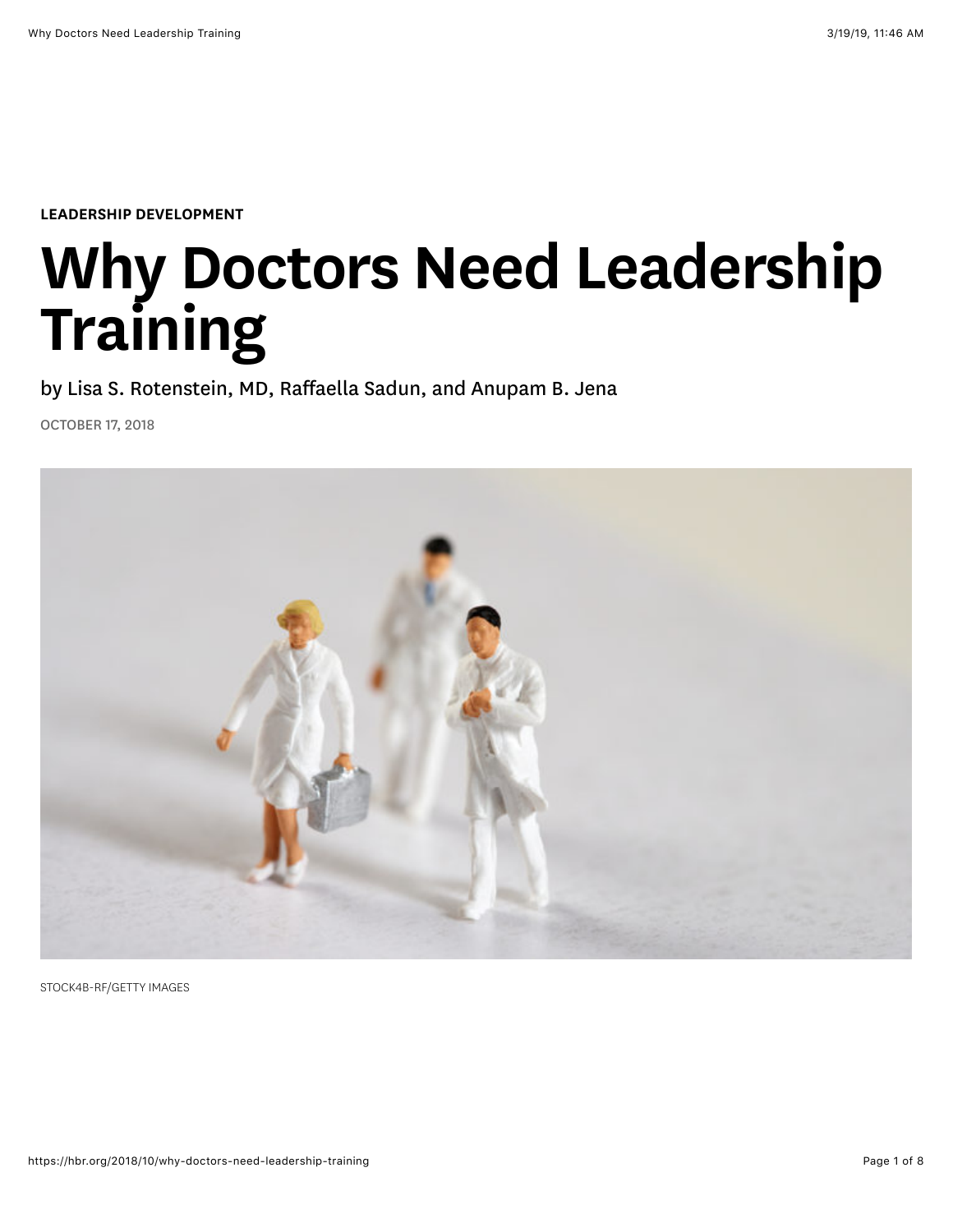Medicine involves leadership. Nearly all physicians take on significant leadership responsibilities over the course of their career, but unlike any other occupation where management skills are important, physicians are neither taught how to lead nor are they typically rewarded for good leadership. Even though medical institutions have designated "leadership" as a core medical [competency,](https://www.ncbi.nlm.nih.gov/pubmed/24602649) leadership skills are rarely taught and reinforced across the continuum of medical training. As more evidence shows that leadership skills and [management](http://worldmanagementsurvey.org/wp-content/images/2010/10/Management_in_Healthcare_Report_2010.pdf) practices positively influence both patient and healthcare organization outcomes, it's becoming clear that leadership training should be formally integrated into medical and residency training curricula.

In most professions, the people who demonstrate strong leadership skills are the ones who take on greater leadership responsibilities at progressive stages of their careers. In medicine, physicians not only begin managing and directing teams early in their careers, but they rise through the ranks uniformly.

Within the first years of graduate medical training, or residency, resident physicians in all specialties lead teams of more junior residents, as well as other care personnel, without undergoing any formal training or experience in how to manage teams. It is rare for firstyear resident physicians (interns) to not become second-year residents, for second-year residents to not become third-year residents, and for senior residents to not become fellows or attending physicians, although each step involves more management. And the span of leadership and responsibility grows once physicians enter independent practice.

#### INSIGHT CENTER

[The Future of Health Care](https://hbr.org/insight-center/the-future-of-health-care) SPONSORED BY MEDTRONIC

Although medical trainees spend years learning about physiology, anatomy, and biochemistry, there are few formal avenues through which trainees learn fundamental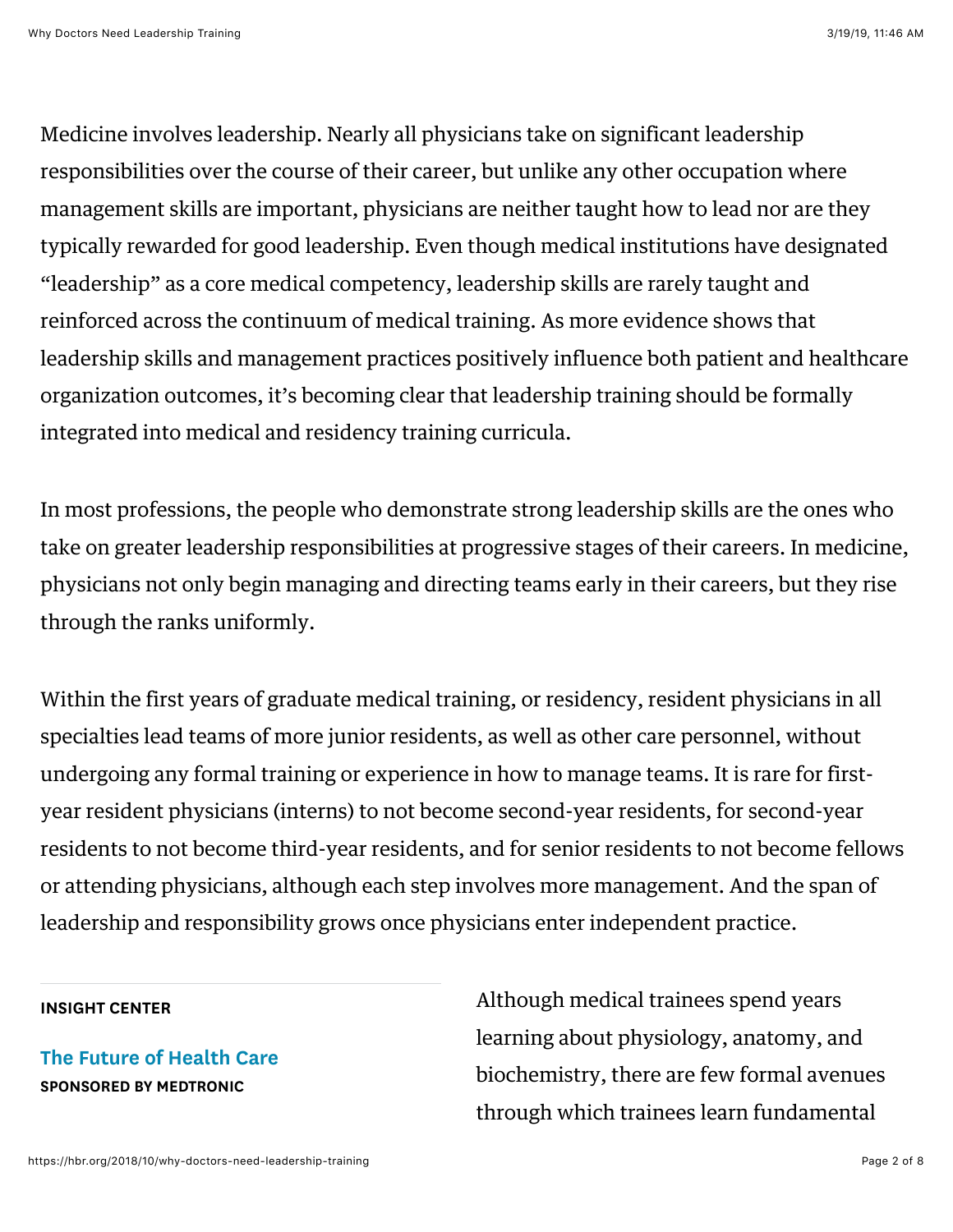Creating better outcomes at reduced cost. leadership skills, [such as](https://www.ncbi.nlm.nih.gov/pmc/articles/PMC4462209/) how to lead a team, how to confront problem employees, how to coach and develop others, and how to resolve

conflict. Some residency programs across the country are developing career [tracks](https://www.ncbi.nlm.nih.gov/pubmed/25433680) specifically for those interested in management and leadership careers, but these paths are often targeted towards individuals explicitly seeking management positions or healthcare management projects in their training, missing the fact that *to be a physician is to lead*. The set of individuals who would benefit from leadership skills in daily practice is much wider than those with specific career interests in management.

Despite this lack of focused attention toward development of leadership capabilities in trainees, evidence suggests that leadership quality affects patients, healthcare system outcomes, and finances alike. For example, [hospitals](https://www.ncbi.nlm.nih.gov/pubmed/26240243) with higher rated management practices and more highly rated boards of directors have been shown to deliver higher quality care and have better clinical outcomes, including lower mortality. Enhanced [management](http://worldmanagementsurvey.org/wp-content/images/2010/10/Management_in_Healthcare_Report_2010.pdf) practices have also been associated with higher patient satisfaction and better financial performance. Effective [leadership](https://www.ncbi.nlm.nih.gov/pubmed/25796117) additionally affects physician well-being, with stronger leadership associated with less physician burnout and higher satisfaction.

These benefits are crucial in a healthcare landscape that is increasingly focused on measuring and achieving high care quality, that is characterized by high rates of [burnout](https://jamanetwork.com/journals/jama/article-abstract/2702871) across clinical personnel, and that is asking physicians to lead larger, multidisciplinary [teams](https://www.ajmc.com/journals/issue/2013/2013-1-vol19-n2/guidance-for-structuring-team-based-incentives-in-healthcare) of nurses, social workers, physician assistants, and other health professionals.

Medical schools and residency programs should modify curricula to include leadership skill development at all levels of training — and this should be as rigorous as development of clinical reasoning or procedural skills. Leadership curricula should focus on two key sets of skills. First, interpersonal literacy is crucial for effective leadership in modern healthcare.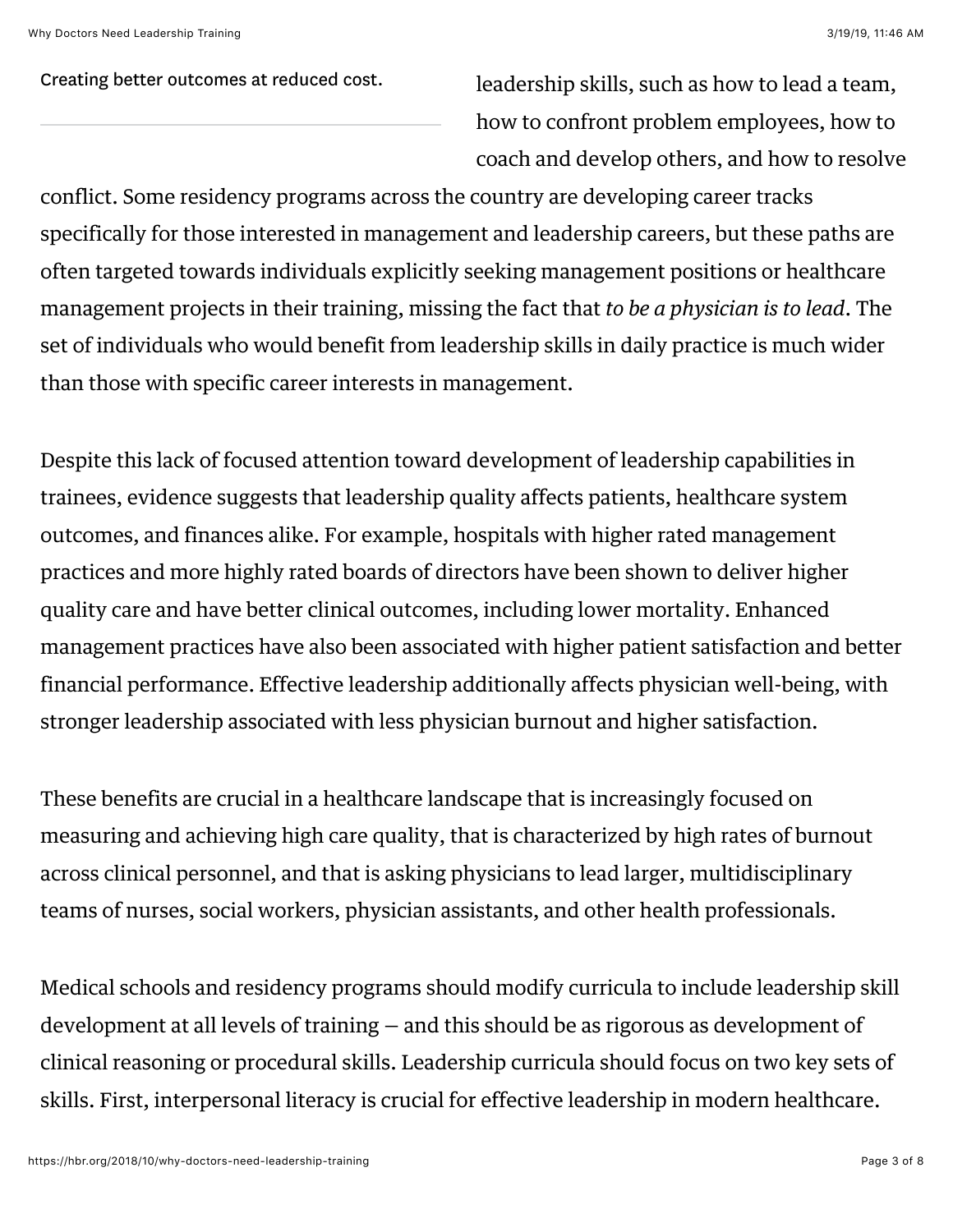This includes abilities related to effectively coordinating teams, coaching and giving feedback, interprofessional communication, and displaying emotional intelligence. The centrality of these skills has been recognized by healthcare institutions globally, including [the American Medical Association, the National Health Service, and the Canadian College of](http://cchl-ccls.ca/uploaded/web/CHE/CHE_Program/CHEProgram_LEADSFramework_2013_EN.pdf) Health Leaders.

A second, separate set of necessary skills deals with systems literacy. In today's healthcare landscape, physicians need to understand the business of healthcare organization, including concepts such as insurance structure and costs that patients encounter. Physicians are also increasingly responsible for understanding and acting on quality and safety principles to correct and enhance the systems they work in. Finally, given the sensitive nature of their work, physicians must be comfortable with recognizing, disclosing, and addressing errors, and helping their teams do so as well.

Formal education on these topics could take the form of dedicated didactics during medical school and residency training, orientation sessions, and skill-building retreats, which are common in other occupations that require managerial development. At least some teaching should be delivered longitudinally over multiple years. This is important, because as trainees rise in the medical ranks and gain more responsibility (i.e. supervising medical students for the first time as interns, overseeing teams for the first time as junior residents), their ability to engage with leadership content changes.

Trainee performance evaluations should explicitly assess for adequate progression of leadership capabilities, with targeted remediation available for those not demonstrating competency. Residents should not be allowed to progress in training without achieving prespecified proficiency in these areas. Assessment systems should also be developed to mitigate biases that downplay or disregard women's and minorities' leadership capabilities. And importantly, longitudinal studies will be needed to rigorously assess effectiveness of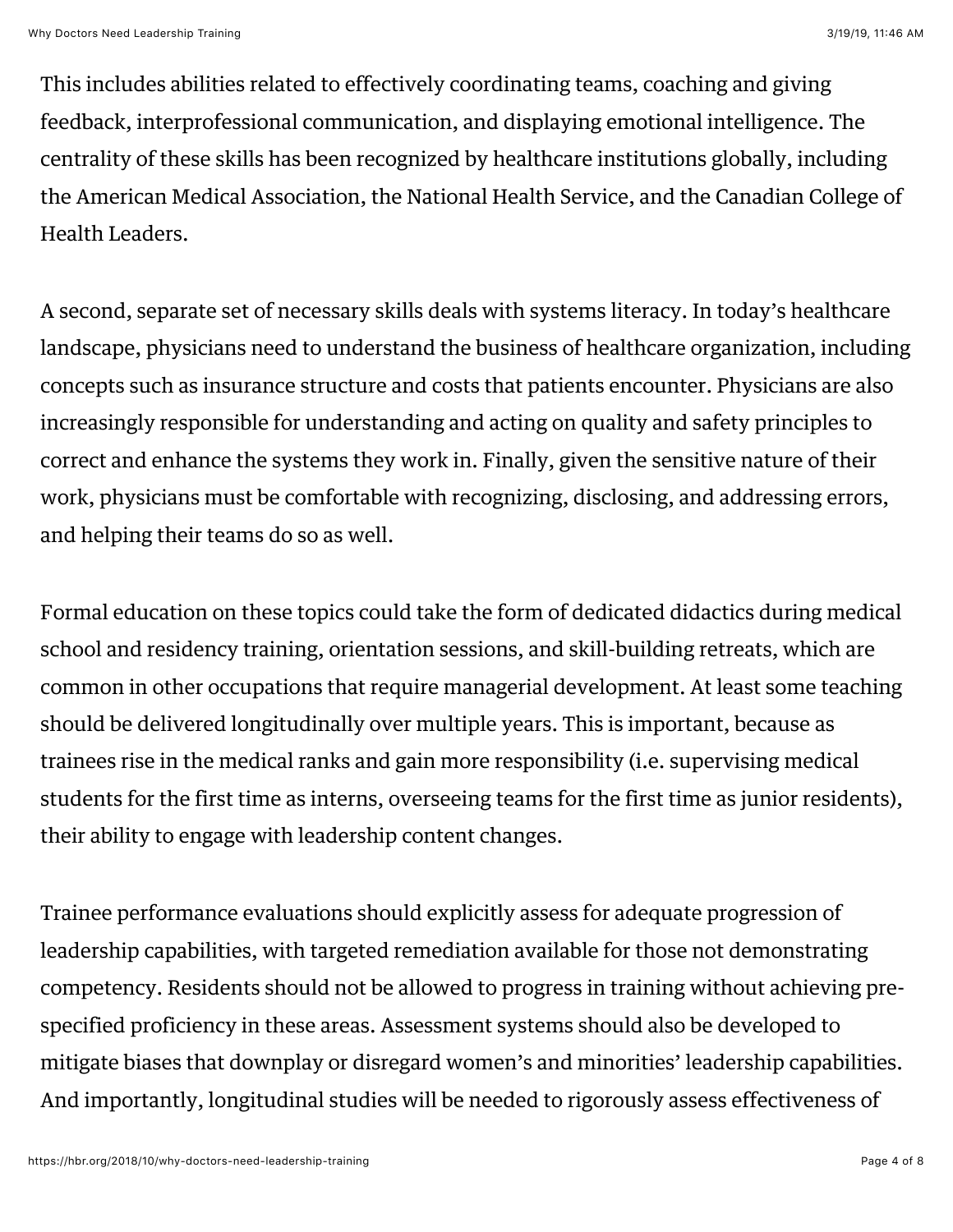programs for teaching and measuring leadership skills. A 2015 systematic [review](https://www.ncbi.nlm.nih.gov/pubmed/25527339) of physician leadership development programs found that few reported negative outcomes or system level effects (i.e. impact of training on quality metrics) of their interventions.

While these changes may seem daunting given the vast amount of information trainees are already responsible for and the time-constrained nature of training, [studies](https://www.ncbi.nlm.nih.gov/pmc/articles/PMC4512827/) have found that trainees *want* to formally develop leadership skills. And several programs stand out as examples of how this can be done.

As first described in a 2013 *Harvard Business Review* article, Vanderbilt's Otolaryngology program developed a [4-year program](https://hbr.org/2013/09/military-leadership-lessons-for-training-doctors) for residents consisting of Naval ROTC topics, public speaking training, a micro-MBA course, and a capstone leadership project. This program, which is delivered over morning conferences or dinner sessions (when residents are excused from the operating room), exposes trainees to health care policy, finance, conflict resolution, checklist and debriefing programs, public speaking, and one-on-one communication simulation sessions. Trainees ultimately use the skills they gain for collaborating with Vanderbilt undergraduates, primary care physicians, and others on a population health project during one of their four training years. The program's founder and Vanderbilt Otolaryngology's Chair, Dr. Roland Eavey notes that delivering similar content to faculty is key for gaining buy-in regarding the educational importance of leadership and to ensure appropriate modeling of effective leadership.

Meanwhile, at the Uniformed Services University, medical students undergo a 4-year [curriculum](https://academic.oup.com/milmed/article/180/suppl_4/147/4210188) focused on leadership attribute development. The Military Medical Practice and Leadership didactic curriculum is delivered in preclinical years and focuses on selfawareness, communication skills, and team dynamics. Subsequently, students take part in four multi-day "medical field practicum" experiences, during which they are introduced to their responsibilities as military officers and undergo both lecture and simulation modules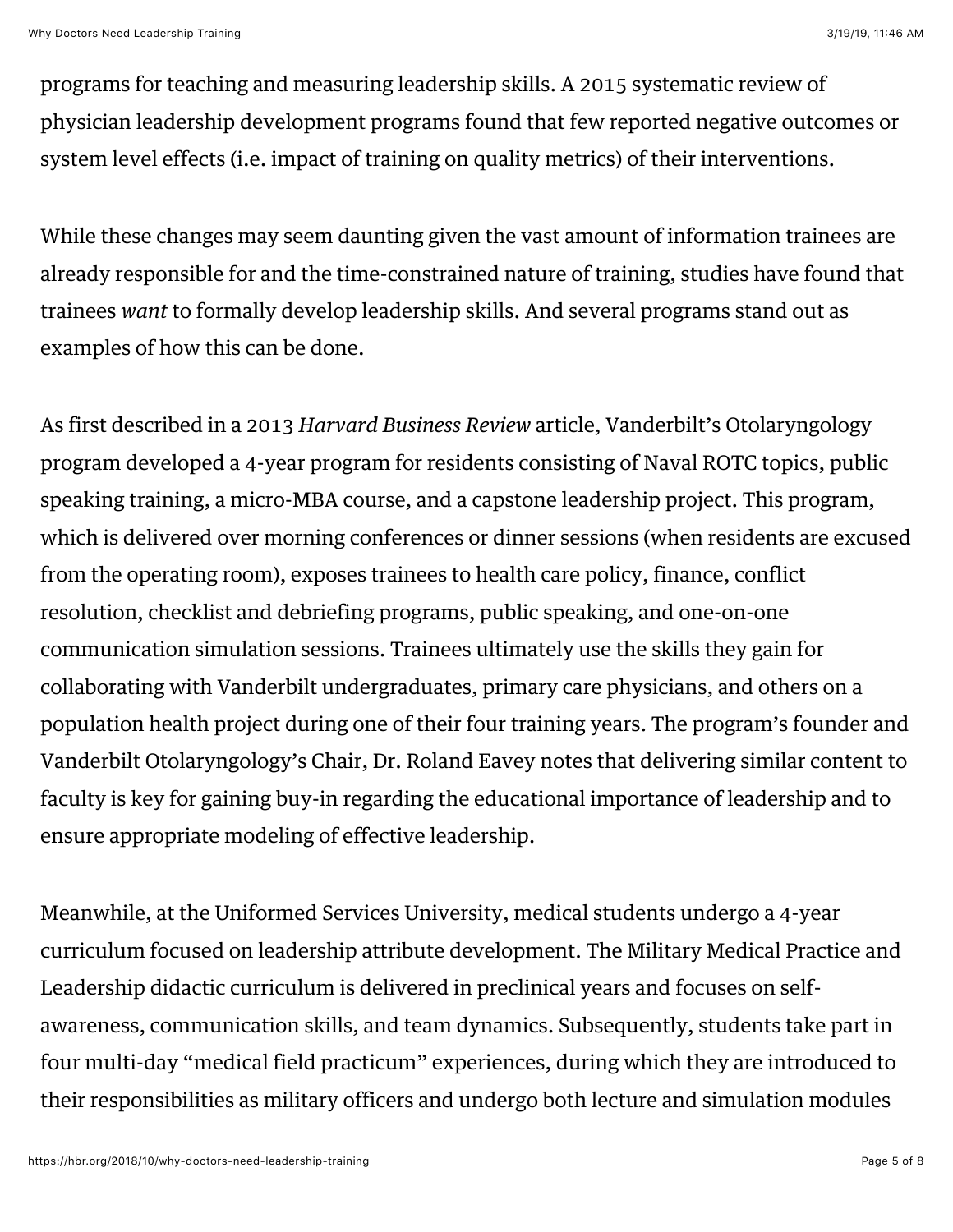focused on patient care, operations, and crisis management. Fourth-year medical students are ultimately evaluated on medical knowledge and leadership abilities in a simulated tactical field setting. Although centered in undergraduate medical education, this program is notable for its longitudinal mix of didactic and practical experiences and its evaluative nature, and could with reductions in time intensity be tailored to the graduate medical education setting.

Undoubtedly, enhancing leadership training in medicine will increase the costs of training and assessment. Yet, as we seek to optimize the therapeutics and procedures we perform to reduce mortality and enhance care quality, we should also seek to optimize the skills of the physicians leading all corners of healthcare system. For as the evidence shows, it can make an important difference for healthcare outcomes, experiences, and financial sustainability alike.



[Lisa S. Rotenstein, MD,](https://hbr.org/search?term=lisa%20s.%20rotenstein%2C%20md&search_type=search-all) MBA is a resident physician at Brigham and Women's Hospital and a [Clinical Fellow](https://scholar.harvard.edu/lrotenstein) at Harvard Medical School. She is also co-founder of the social enterprise [CareZooming,](https://www.carezooming.com/) which empowers physicians to improve the systems they work in.

[Raffaella Sadun](https://hbr.org/search?term=raffaella%20sadun&search_type=search-all) is the Thomas S. Murphy Associate Professor of Business Administration at Harvard Business School, where she studies the economics of productivity, organization, management practices, and information technology.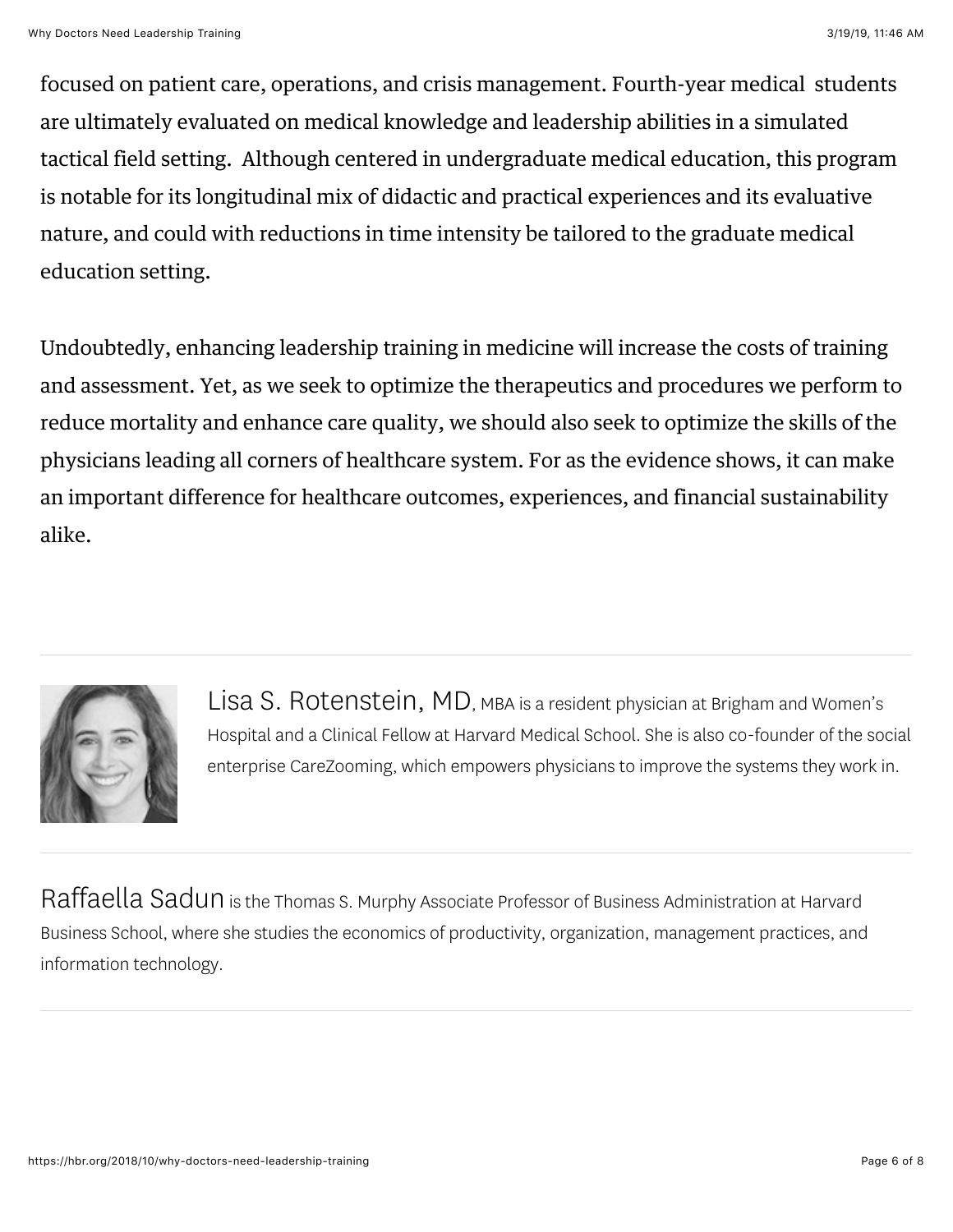

[Anupam B. Jena](https://hbr.org/search?term=anupam%20b.%20jena&search_type=search-all) is the Ruth L. Newhouse associate professor of health care policy at Harvard Medical School, an internist at Massachusetts General Hospital, and a faculty research fellow at the National Bureau of Economic Research.

## This article is about [LEADERSHIP DEVELOPMENT](https://hbr.org/topic/leadership-development)

 $(+)$  [FOLLOW THIS TOPIC](https://hbr.org/2018/10/why-doctors-need-leadership-training#)

Related Topics: [LEADERSHIP](https://hbr.org/topic/leadership) | [HEALTHCARE](https://hbr.org/topic/healthcare)

# Comments

Leave a Comment

POST

6 COMMENTS

## Juliana Macedo 16 days ago

Very interesting article, showing the importance of leadership skills for physicians, as also I believe that would be interesting for all professionals in the healthcare field. "to be a physician is to lead". As a graduate student, I've been studying and realize the importance of the leadership skills, once work in a big organization or in a small practice will require this ability of these professionals to improve quality of care and outcomes. Do medical schools aware of it and are trying to implement leadership programs?

[REPLY](https://hbr.org/2018/10/why-doctors-need-leadership-training#) 0 0

 $\vee$  JOIN THE CONVERSATION